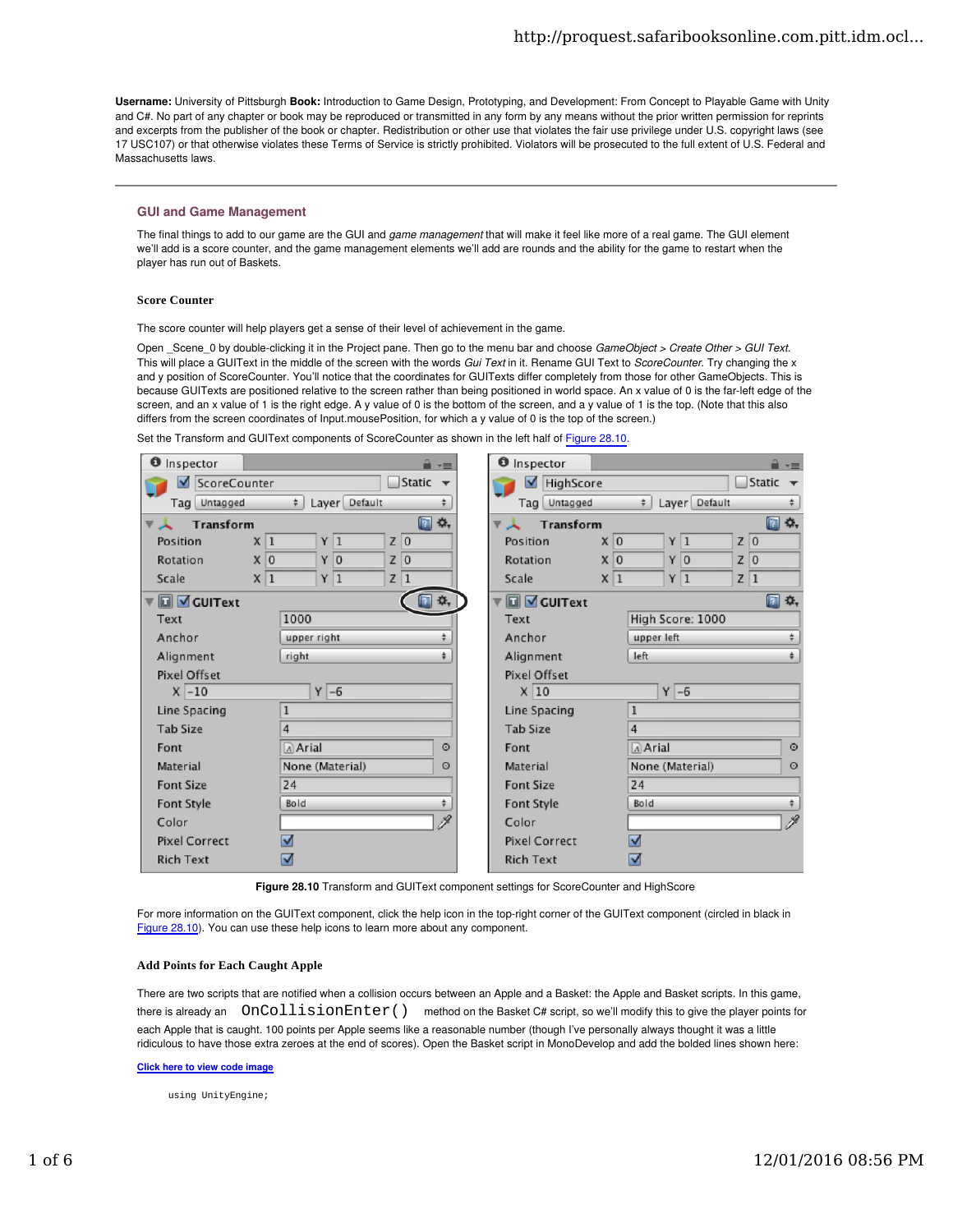```
using System.Collections;
```

```
public class Basket : MonoBehaviour {
    public GUIText scoreGT; \frac{1}{1} void Update () {
        ...
   \mathbf{r}void Start() {
       // Find a reference to the ScoreCounter GameObject
       GameObject scoreGO = GameObject.Find("ScoreCounter");               // 2
       // Get the GUIText Component of that GameObject
       scoreGT = scoreGO.GetComponent<GUIText>();                          // 3
       // Set the starting number of points to 0
       scoreGT.text = "0";
   }
     void OnCollisionEnter( Collision coll ) {
        // Find out what hit this Basket
        GameObject collidedWith = coll.gameObject;
        if ( collidedWith.tag == "Apple" ) {
            Destroy( collidedWith );
        }
       // Parse the text of the scoreGT into an int
       int score = int.Parse( scoreGT.text );                              // 4
       // Add points for catching the apple
       score += 100;
       // Convert the score back to a string and display it
       scoreGT.text = score.ToString();
    }
}
```
1. Be sure you don't neglect to enter this line. It's in an earlier part of the code than the others.

- 2. GameObject.Find("ScoreCounter") searches through all the GameObjects in the scene for one named "ScoreCounter" and assigns it to the local variable SCOreGO.
- 3. SCOTEGO.Getcomponent<GUIText>() searches for a GUIText component on the SCOTEGO GameObject, and this is assigned to the public field  $SCOP-\text{CFT}$ . The starting score is then set to zero on the next line.
- 4.  $int.Parse( scoreGT.text )$  takes the text shown in ScoreCounter and converts it to an integer. 100 points are added to the int SCOTE, and it is then assigned back to the text of SCOTEGT after being parsed from an int to a string by SCOTe. TOString().

### **Notifying Apple Picker That an Apple Was Dropped**

Another aspect of making Apple Picker feel more like a game is ending the round and deleting a Basket if an Apple is dropped. At this point, Apples manage their own destruction, which is fine, but the Apple needs to somehow notify the ApplePicker script of this event so that Apple Picker can end the round and destroy the rest of the Apples. This will involve one script calling a function on another. Start by making these modifications to the Apple C# script:

## Click here to view code image

```
using UnityEngine;
using System.Collections;
public class Apple : MonoBehaviour {
     public static float bottomY = -20f;
     void Update () {
         if ( transform.position.y < bottomY ) {
             Destroy( this.gameObject );
             // Get a reference to the ApplePicker component of Main Camera
```

```
 ApplePicker apScript = Camera.main.GetComponent<ApplePicker>(); // 1
```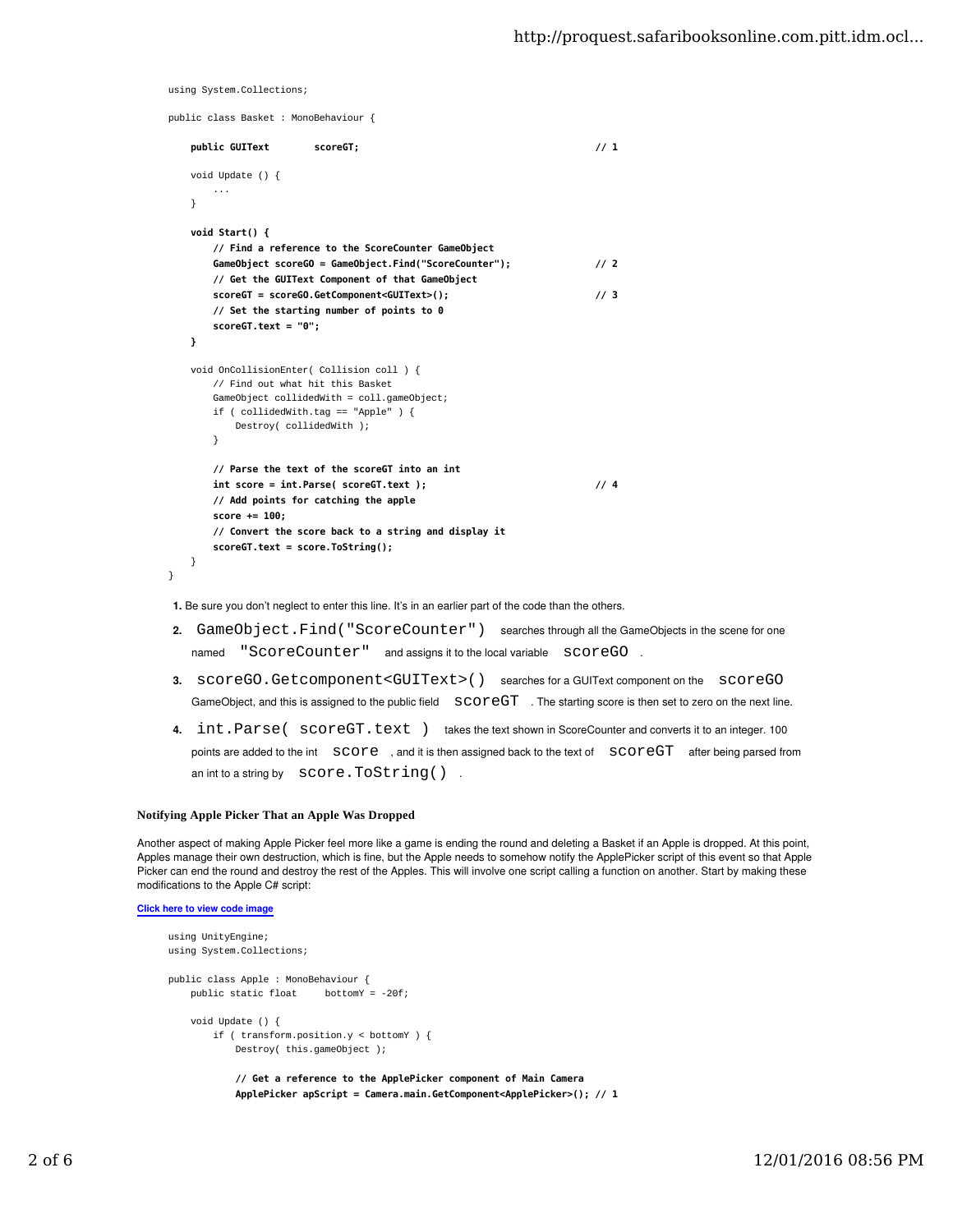```
// Call the public AppleDestroyed() method of apScript
            apScript.AppleDestroyed();                                      // 2
        }
    }
}
 1. Grabs a reference to the ApplePicker script component on the Main Camera. Because the Camera class has a built-in
    static variable Camera.nain that references the Main Camera, it is not necessary to use
```
GameObject.Find("Main Camera") to obtain a reference to Main Camera.

Getcomponent<ApplePicker>() is then used to grab a reference to the ApplePicker (Script) component

```
on Main Camera and assign it to a apscript \ldots After this is done, it is possible to access public variables and methods of
the ApplePicker instance that is attached to Main Camera.
```
2. This calls a non-existant AppleDestroyed () method of the ApplePicker instance.

There is currently no public  $\quad$  AppleDestroyed() method in the ApplePicker script, so you will need to open the ApplePicker C# script in MonoDevelop and make the following bolded changes:

## Click here to view code image

```
using UnityEngine;
using System.Collections;
public class ApplePicker : MonoBehaviour {
    public GameObject basketPrefab;
... \frac{1}{2} // 1
    public float basketSpacingY = 2f;
   void Start () {
        ...
    }
   public void AppleDestroyed() {                                          // 2
      // Destroy all of the falling Apples
      GameObject[] tAppleArray=GameObject.FindGameObjectsWithTag("Apple");// 3
      foreach ( GameObject tGO in tAppleArray ) {
          Destroy( tGO );
      }
   }
}
```
- 1. This is another way that ellipses ( ... ) are used to shorten code listings. Here, lines have been omitted between the lines above and below the ellipses. Again, this is an indication that you don't need to modify any code between the lines.
- 2. The AppleDestroyed() method must be declared public for other classes (like Apple) to be able to call it. By default, methods are all private and unable to be called (or even seen) by other classes.
- 3. GameObject.FindGameObjectsWithTag("Apple") will return an array of all existing Apple GameObjects. The subsequent  $for each$  loop iterates through each of these and destroys them.

### Destroying a Basket When an Apple Is Dropped

The final bit of code for this scene will manage the deletion of one of the Baskets each time an Apple is dropped and stop the game when all the Baskets have been destroyed. Make the following changes to the ApplePicker C# script:

Click here to view code image

```
using UnityEngine;
using System.Collections;
using System.Collections.Generic;                                           // 1
public class ApplePicker : MonoBehaviour {
 ... // 2
   public float basketSpacingY = 2f;
   public List<GameObject> basketList;
```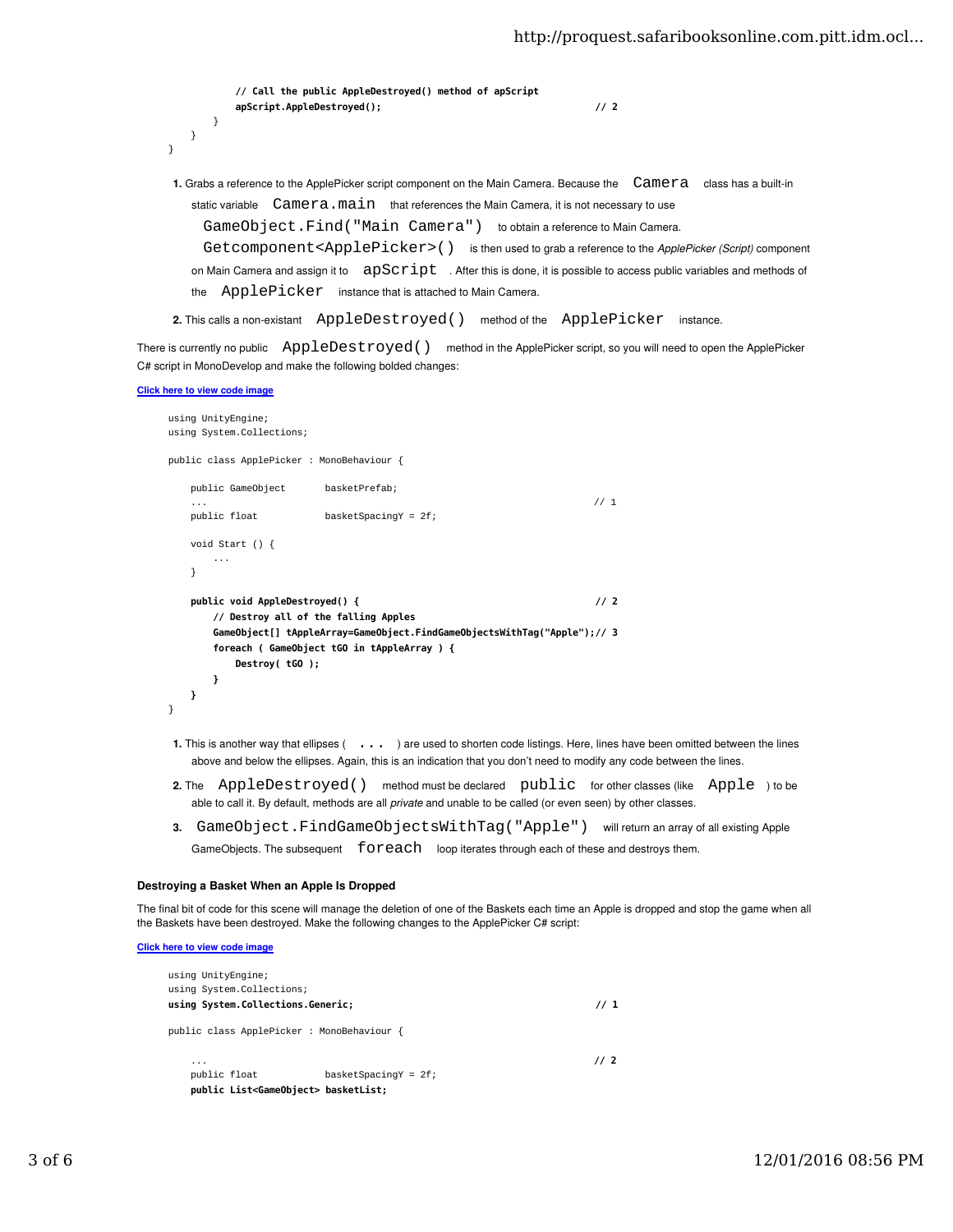```
 void Start () {
       basketList = new List<GameObject>();
       for (int i=0; i<numBaskets; i^{++}) {
            GameObject tBasketGO = Instantiate( basketPrefab ) as GameObject;
            Vector3 pos = Vector3.zero;
           pos.y = basketBottomY + ( basketSpacingY * i);
            tBasketGO.transform.position = pos;
           basketList.Add( tBasketGO );                                    // 3
        }
    }
   public void AppleDestroyed() {
        // Destroy all of the falling Apples
        GameObject[] tAppleArray = GameObject.FindGameObjectsWithTag( "Apple" );
        foreach ( GameObject tGO in tAppleArray ) {
            Destroy( tGO );
        }
       //// Destroy one of the Baskets
       // Get the index of the last Basket in basketList
       int basketIndex = basketList.Count-1;
       // Get a reference to that Basket GameObject
       GameObject tBasketGO = basketList[basketIndex];
       // Remove the Basket from the List and destroy the GameObject
       basketList.RemoveAt( basketIndex );
       Destroy( tBasketGO );
    }
1. We will be storing the Basket GameObjects in a List, so it is necessary to use the
     System. Collections. Generic code library. (For more information about Lists, see Chapter 22, "Lists
```
and Arrays.") The public List<GameObject> basketList is declared at the beginning of the class, and it is defined and initialized in the first line of  $Start()$ .

- 2. Here, the ellipses omit all the lines before public float basketSpacingY = 2f;
- 3. A new line is added to the end of the for loop that Adds the baskets to  $b$ asketList . The baskets are added in the order they are created, which means that they are added bottom to top.

In the method  $\Delta$ ppleDestroyed() a new section has been added to destroy one of the Baskets. Because the Baskets are added from bottom to top, it's important that the last Basket in the List is destroyed first (to destroy the Baskets top to bottom).

## **Adding a High Score**

}

Create a new GUIText in the scene just as you did for the ScoreCounter and name it HighScore. Give its Transform and GUIText components the settings shown in the right side of Figure 28.10.

Next, create a new C# script named HighScore, attach it to the HighScore GameObject in the Hierarchy pane, and give it the following code:

Click here to view code image

```
using UnityEngine;
     using System.Collections;
     public class HighScore : MonoBehaviour {
          static public int    score = 1000;
          void Update () {
              GUIText gt = this.GetComponent<GUIText>();
              gt.text = "High Score: "+score;
          }
     }
The lines in Update() simply display the value of Score in the GUIText component. It is not necessary to call
```
TOString() on the SCOPe in this instance because when the + operator is used to concatenate a string with another data type (the int  $score$  in this case),  $ToString()$  is called implicitly (that is, automatically).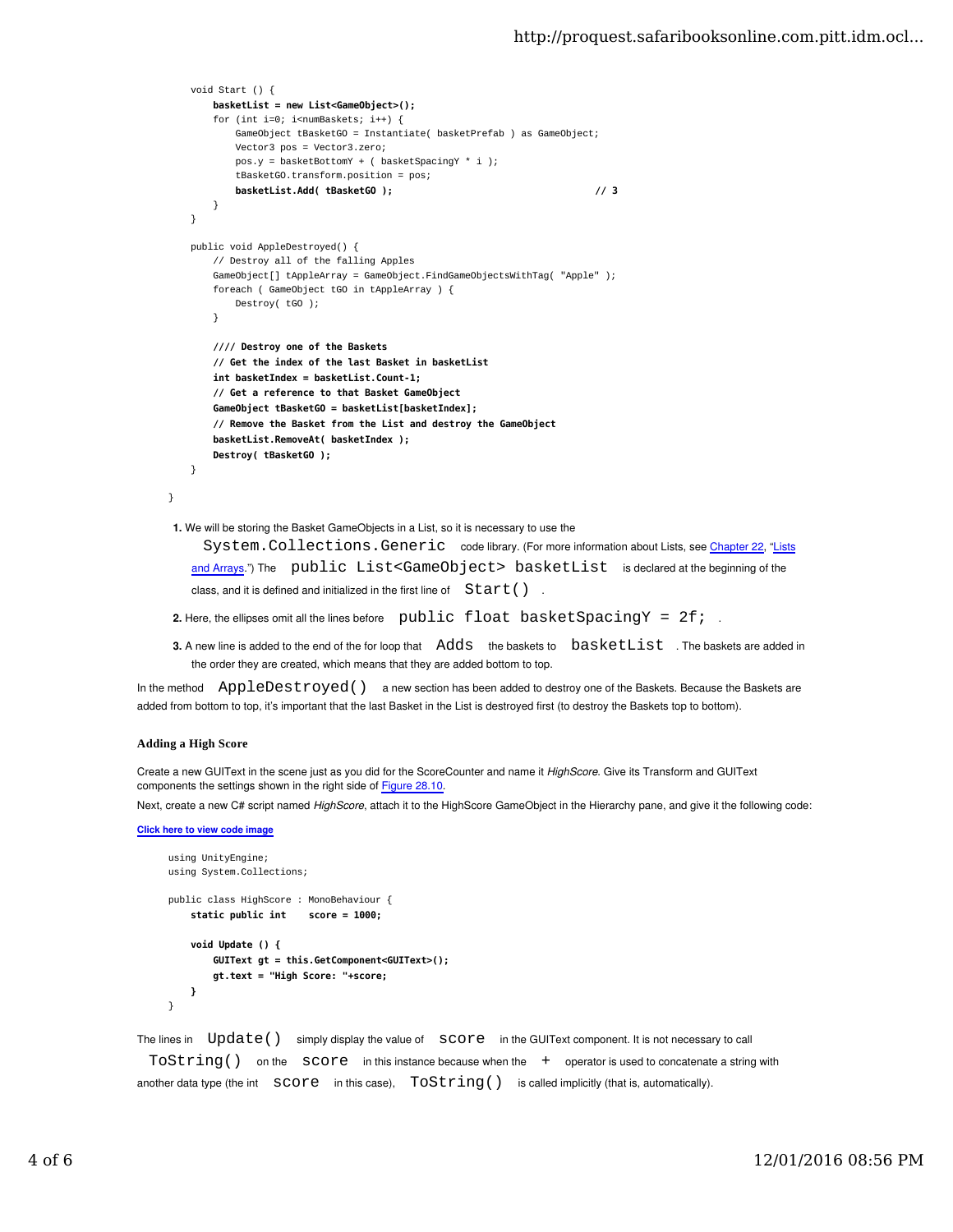Making the int SCOTE not only public but also static gives us the ability to access it from any other script by simply typing

HighScore. score . This is one of the powers of static variables that we will use throughout the prototypes in this book. Open the Basket C# script and add the following lines to see how this is used:

```
Click here to view code image
```

```
void OnCollisionEnter( Collision coll ) {
 ...
     // Convert the score back to a string and display it
    scoreGT.text = score.ToString();
   // Track the high score
   if (score > HighScore.score) {
       HighScore.score = score;
   }
}
```
Now HighScore.score is set any time the current score exceeds it.

Finally, open the ApplePicker C# script and add the following lines to reset the game whenever a player runs out of Baskets:

```
Click here to view code image
```

```
public void AppleDestroyed() {
     ...
     //// Destroy one of the Baskets
 ...
     basketList.RemoveAt( basketIndex );
     Destroy( tBasketGO );
    // Restart the game, which doesn't affect HighScore.Score
    if ( basketList.Count == 0 ) {
        Application.LoadLevel( "_Scene_0" );
    }
}
```
Application. LoadLevel( "\_Scene\_0" ) will reload Scene 0. This effectively resets the game to its

beginning state. However, because HighScore. score is a static variable, it is not reset along with the rest of the game. This means that high scores will remain from one round to the next. However, whenever you press the Play button again to stop the game,

HighScore. score will reset. It is possible to fix this through the use of Unity's PlayerPrefs. PlayerPrefs store information from Unity scripts on the computer so that the information can be recalled later and isn't destroyed when playback stops. Add the following bolded changes to the HighScore C# script:

## Click here to view code image

```
using UnityEngine;
using System.Collections;
public class HighScore : MonoBehaviour {
    static public int score = 1000;
   \text{void} \ \text{Awake}() \ \{// If the ApplePickerHighScore already exists, read it
       if (PlayerPrefs.HasKey("ApplePickerHighScore")) {                   // 2
           score = PlayerPrefs.GetInt("ApplePickerHighScore");
       }
       // Assign the high score to ApplePickerHighScore
       PlayerPrefs.SetInt("ApplePickerHighScore", score);                  // 3
   }
    void Update () {
        GUIText gt = this.GetComponent<GUIText>();
        gt.text = "High Score: "+score;
       // Update ApplePickerHighScore in PlayerPrefs if necessary
       if (score > PlayerPrefs.GetInt("ApplePickerHighScore")) {           // 4
           PlayerPrefs.SetInt("ApplePickerHighScore", score);
       }
```